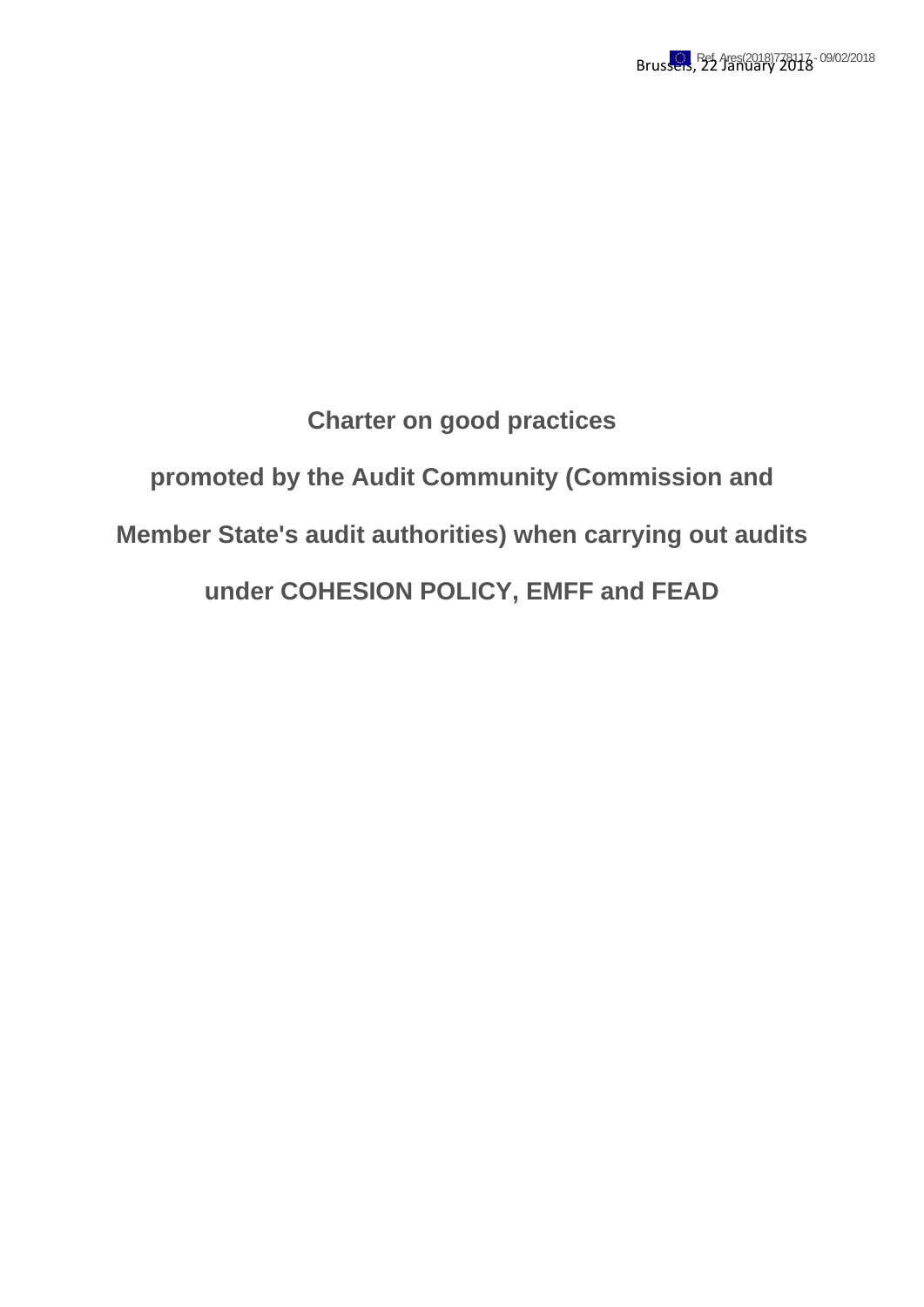The 2017 Homologues Group meeting was dedicated to the follow-up of the recommendations from the High Level Group on simplification for beneficiaries of ESIF Funds in relation to audit issues. There is a clear request and expectation from stakeholders to simplify the delivery and control mechanisms.

The Cohesion Policy, EMFF and FEAD Audit Community (Commission audit services and programmes' audit authorities) has analysed the recommendations of the High Level Group. While auditors are also facing difficulties due to the complexity of rules, procedures and management and control systems, they have to provide assurance against the background of constantly evolving or emerging risks. They are convinced that complexity contributes to the risk of errors. At the same time a certain level of complexity is inherent to the Funds due to the range of investments and intervention areas covered. Auditors are convinced they can contribute to the shared objectives of simpler implementation and constructive, fair and transparent relations between programme authorities and beneficiaries.

For this purpose, the Audit Community is committed, without prejudice to the independence of its members, to contribute as much as it is under its powers to simplification, improved legal clarity and reduction of the control burden to what is necessary to ensure the fulfilment of the respective roles and requirements. Auditors are also convinced that there is always room to further improve communication between programme authorities and this should remain a constant and shared objective. This can only contribute to mutual understanding, predictability and legal certainty for all. This can contribute in its turn to the reduction of unnecessarily complex rules and procedures at national level designed to avoid errors (fear of audits) but ultimately generating additional administrative burden, bureaucracy and further errors (gold plating).

At the same time, the Audit Community is striving for high quality audits, in line with relevant applicable audit standards and applicable rules and regulations. It notes that this requires continuous professional development of auditors, close supervision including for outsourced tasks, fair contradictory procedures with auditees and timely update of audit procedures and tools. The members of the Audit Community take account of and adhere to internationally accepted audit standards in their work, as required by the regulation and their institutional setup. In this charter reference is only made to some of these audit standards<sup>1</sup> that are specifically relevant for the topics subject to the reflection and discussions in the 2017 Homologues Group meeting.

We, members of the Cohesion Policy, EMFF and FEAD Audit Community, while taking account of our respective institutional set-up, available work force and proportionality principle and without prejudice to our professional independence, seek to constantly promote the following good practices in our audit engagements and relations with auditees.

**.** 

<sup>&</sup>lt;sup>1</sup> The reference in the document to ISSAI is purely for illustrative purpose and is without prejudice to other internationally accepted audit standards being used by the audit authorities, such as IFAC, IIA, etc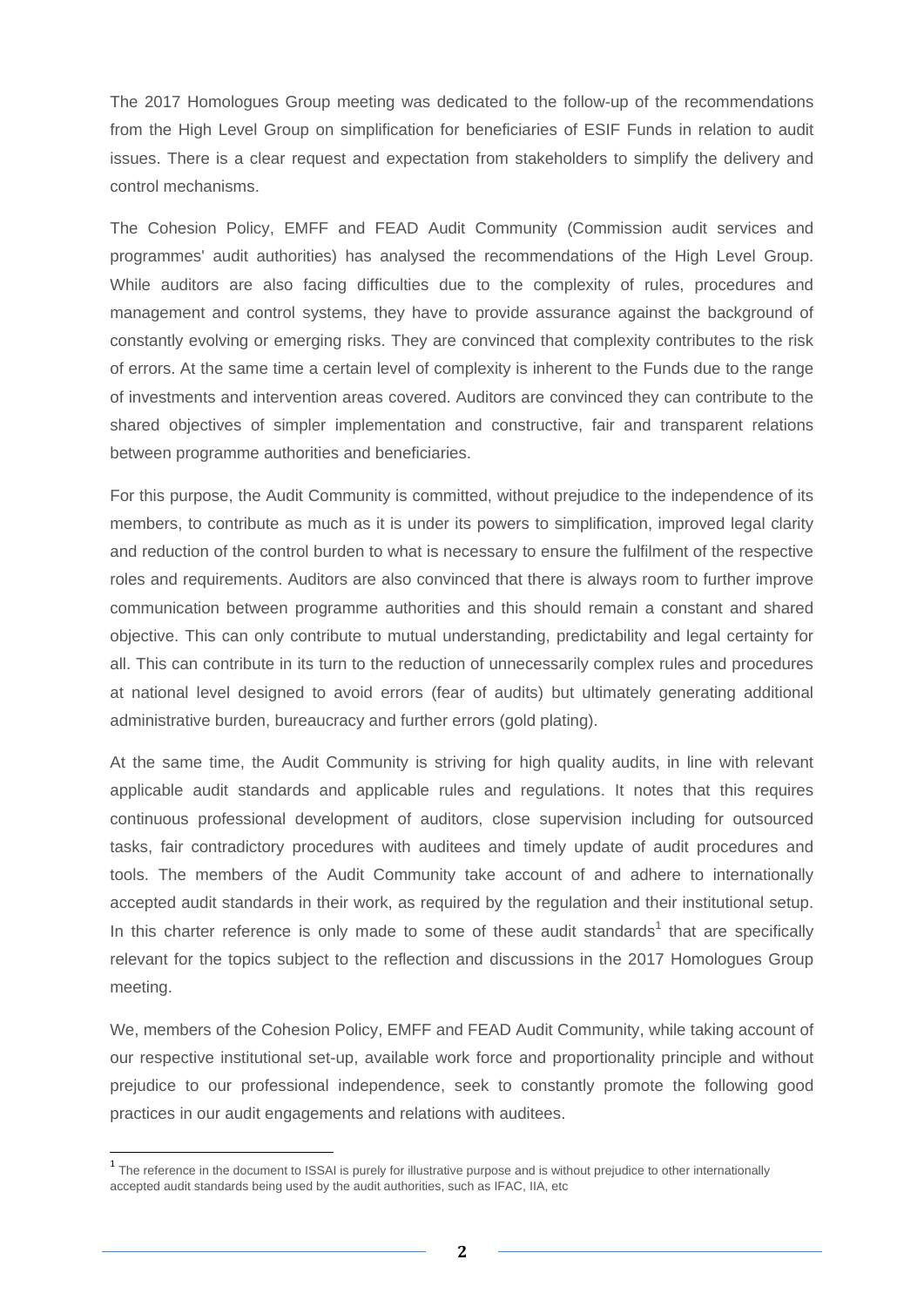*"The auditor shall explicitly identify the intended user(s) and the responsible party and consider the implication of their roles in order to conduct the audit and communicate accordingly."* 

*ISSAI 4000 - Requirement 101* 

We recognize the need for clear and timely **planning of audit work.** We therefore promote the following practices:

- **1.** To communicate timely the audit plans to the auditees, including the nature, timing and scope of the planned audit procedures (based for system audits on a regularly updated assessment of relevant risks).
- **2.** To timely notify audit engagements to auditees via notification letter or formal correspondence. The audit announcement letter should be sent sufficiently in advance to allow the auditee to adequately prepare for the audit and should provide the scope of the audit, the dates planned, the composition of the team of auditors and the list of documents expected to be available for the audit. This contributes to a smooth, efficient and effective operation of the audit engagement.
- **3.** To define and attach to the announcement letter a mutual expectations paper concerning the audit engagement to disclose: the expectations, rights and obligations of both parts during the different phases of the audit and the modalities related to reporting, contradictory and possibly appeal procedures.
- **4.** To foresee an opening meeting with the auditee(s) (kick-off meeting).
- **5.** To allocate appropriate audit resources to the engagement taking account of the complexity of the engagement and the audit staff experience.
- **6.** To agree an idicative audit timetable with the auditee to allow as appropriate availability of the concerned staff for the complete audit cycle (on the spot work, indicative dates for reporting draft and final report and for expected contradictory replies).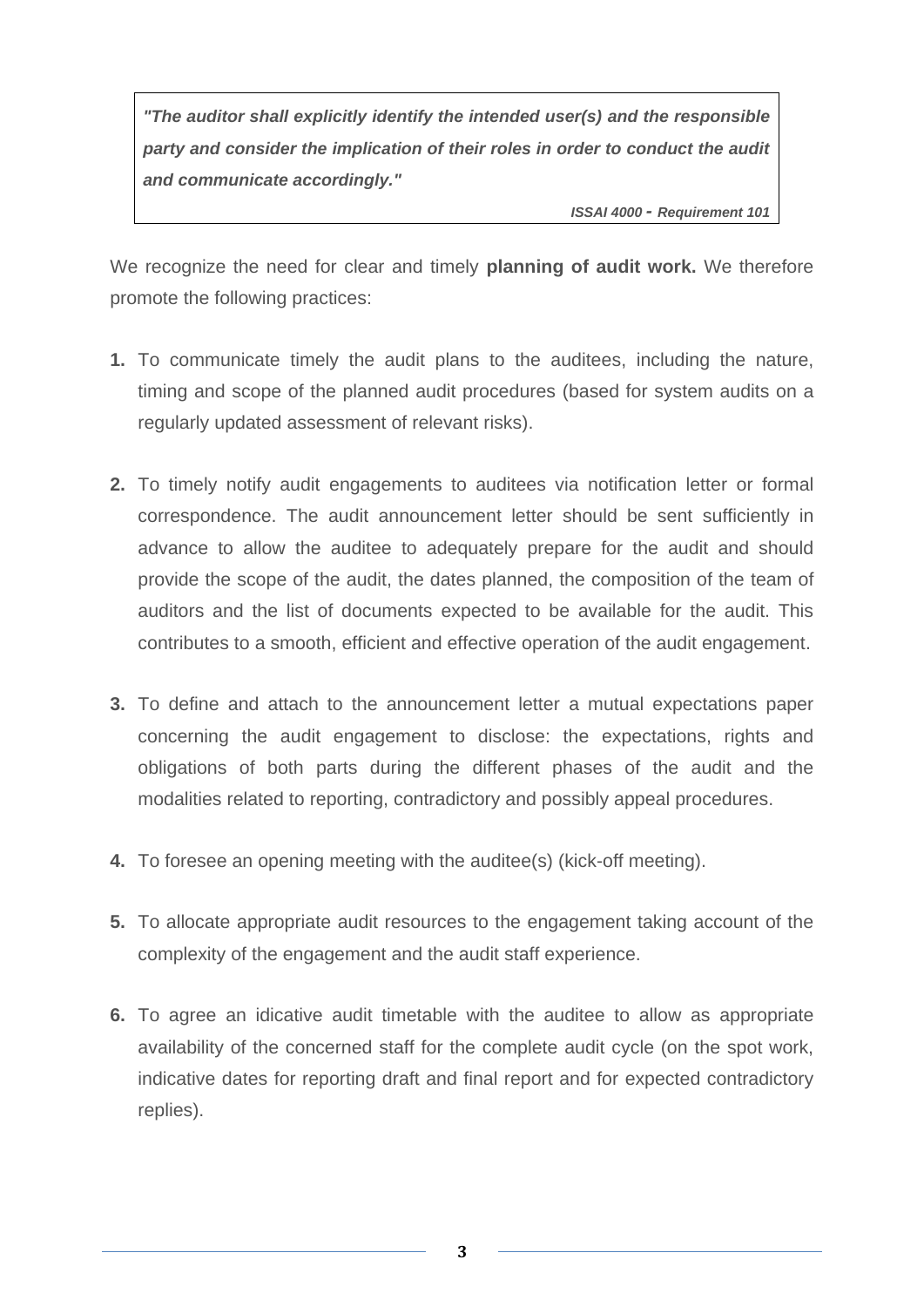*"The SAI shall ensure that the audit team collectively has the necessary professional competence to perform the audit."*

*ISSAI 4000 - Requirement 85* 

We recognize the need for a professional **audit fieldwork.** we therefore promote the following practices:

- **7.** To put processes and procedures in place to ensure that the work carried out is well-prepared and of professional quality, that the auditors performing such audits individually and/or collectively have the necessary competence and skills.
- **8.** To ensure that the work of the audit team is appropriately directed, supervised and reviewed so that audit findings and conclusions are subject to quality review by other experienced auditors.
- **9.** To organise as necessary regular meetings and/or feedback mechanism with (as appropriate) audit, managing and/or certifying authorities to provide informal update on progress of the audit engagement and emerging audit findings, in particular with potential financial impact.
- **10.**To clarify in due time to auditees what piece of evidence is missing and to agree on timetable to provide missing documents / evidence to avoid unnecessary preliminary findings.
- **11.**To foresee a wrap-up meeting with the auditee(s) in order to summarise issues identified during the audit field work. The wrap-up meeting should be held close to or after the finalization of the audit fieldwork in the presence of representatives of all entities who participated during the audit. It is an opportunity to raise preliminary findings as well as the positive aspects or good practices identified.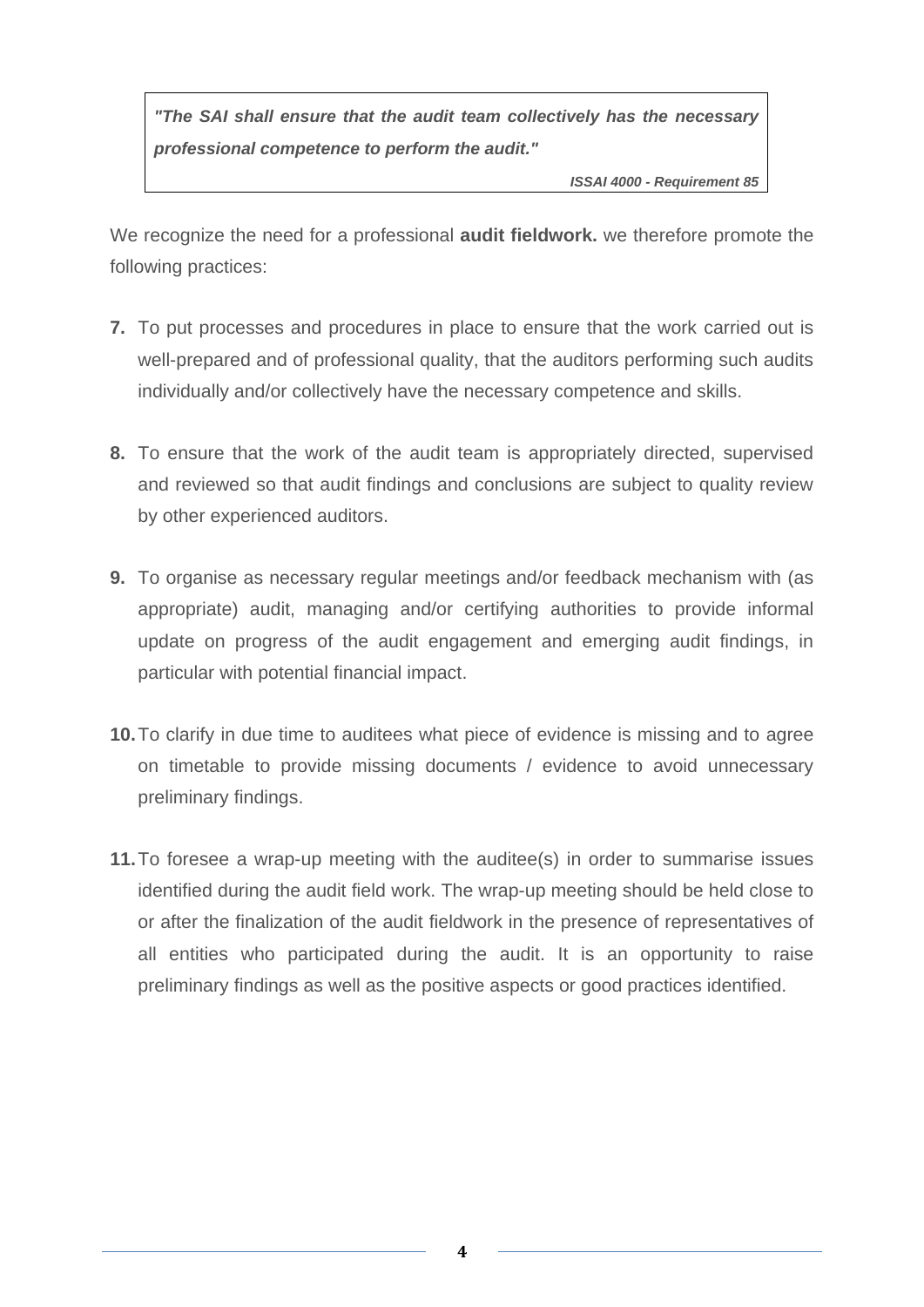*"The auditor shall prepare an audit report based on the principles of completeness, objectivity, timeliness, accuracy and contradiction." ISSAI 4000- Requirement 202 "The auditor shall prepare audit documentation that is sufficeintly detailed to provide a clear understanding of the work performed, evidence obtained and conlusions reached. The auditor shall prepare the audit documentation in a timely manner, keep it up to date throughout the audit, and complete the documentation of the evience supporting the audit findings before the audit report is issued."*

*ISSAI 4000- Requirement 89*

We acknowledge that **reporting** is essential to communicated the outcomes of an audit. We therefore promote the following practices:

- **12.**To document the audit in a complete and detailed way to enable an experienced auditor, with no previous connection with the audit, to understand which audit activities were performed to support the conclusions.
- **13.**To disclose in the audit report only findings supported by sufficiently detailed evidence, taking account of additional information and evidence provided by the auditee subsequently to the field-work (and during the contradictory phase).
- **14.**To ensure the drafting of clear findings and conclusions which include the following information to ensure confidence in the audit conclusions and to avoid misiundertandings: applicable legal provisions, work done, legal or other provision breached, the cause, impact and consequences of the finding on the EU budget.
- **15.**To seek, when necessary (e.g. in case of doubt or unclear provisions / eligibility rules / procedural issues) clarifications from expert and competent services, without prejudice to the auditors' professional judgement.
- **16.**To include in the (final) audit report at least the following elements: addressee, title, identification of the audit standards followed, executive summary (where providing added value, e.g. for long reports), description of the subject matter,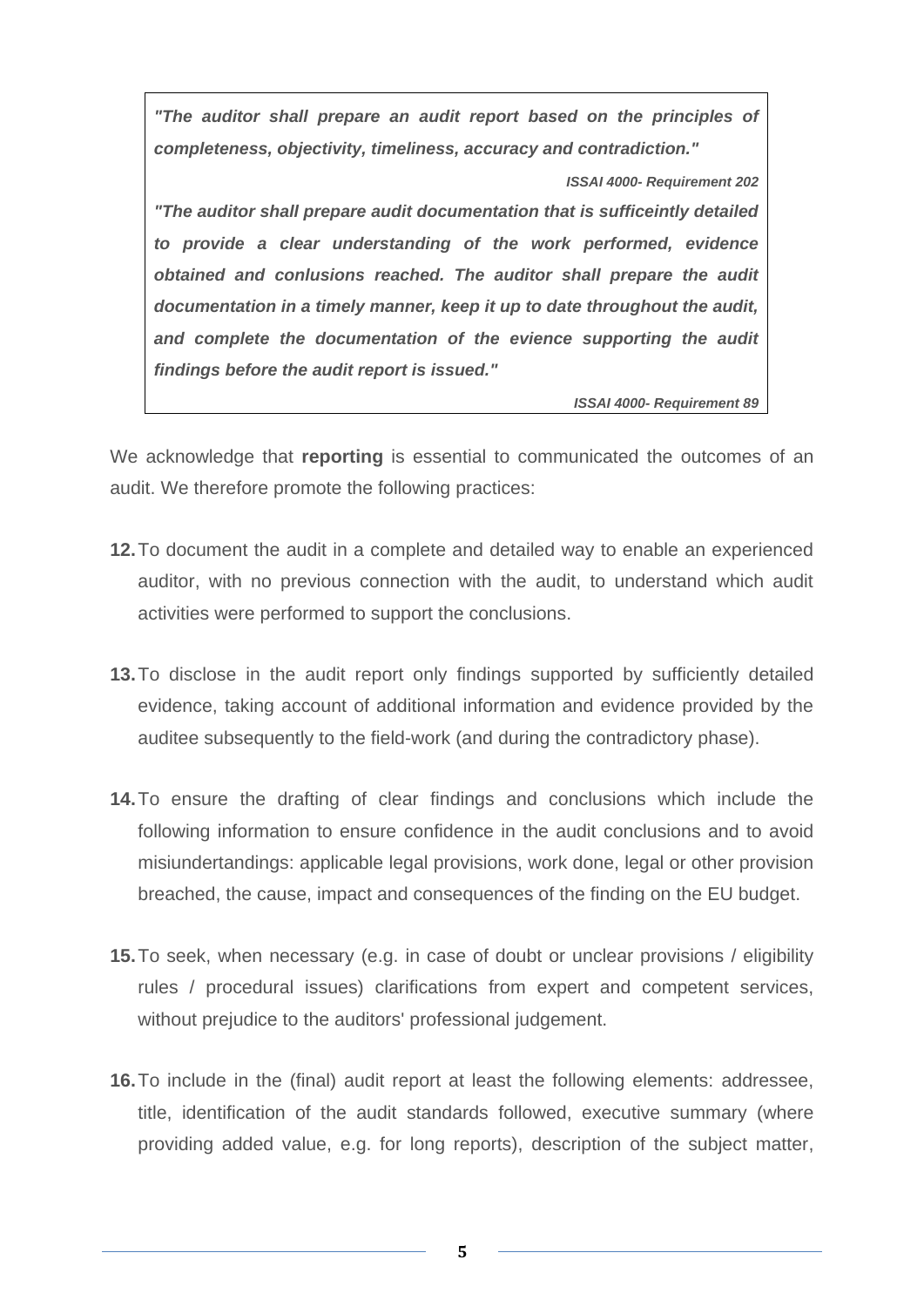audit scope and approach, findings, (summary of) replies from the audited entity and the assessment by the auditors, conclusions and recommendations.

- **17.**To propose recommendations which address the finding and are achievable for the auditee within a realistic time period.
- **18.**To give sufficient time to auditees to react on the draft findings (contradictory procedure) but within a strict timeframe as defined in the mutual expectations paper (see n<sup>o</sup> 3 above) so that the auditor can timely and usefully issue audit conclusions and recommendations. To discuss, if needed, the draft findings with the auditee in order to ensure that these are complete, accurate and fairly presented; to incorporate replies from the auditees as appropriate in the report and to give answers and assessments in response to their replies.
- **19.**To have the report approved and signed by a person with appropriate authority to represent the audit authority / service.
- **20.**To report findings according to the typology of errors previously agreed by the Audit Community in order to contribute to the overall analysis of errors by the Commission.
- **21.**To also communicate to auditees, in the report or separately, minor findings which are deemed to contribute to improvements.
- **22.**To communicate the audit findings and results (reports) to all audited parties (including ensuring that beneficiaries are appropirately and timely informed for those findings that concern them).
- **23.**To perform an analysis of the preliminary findings not confirmed (dropped) following the contradictory procedure to improve the audit process / methodology.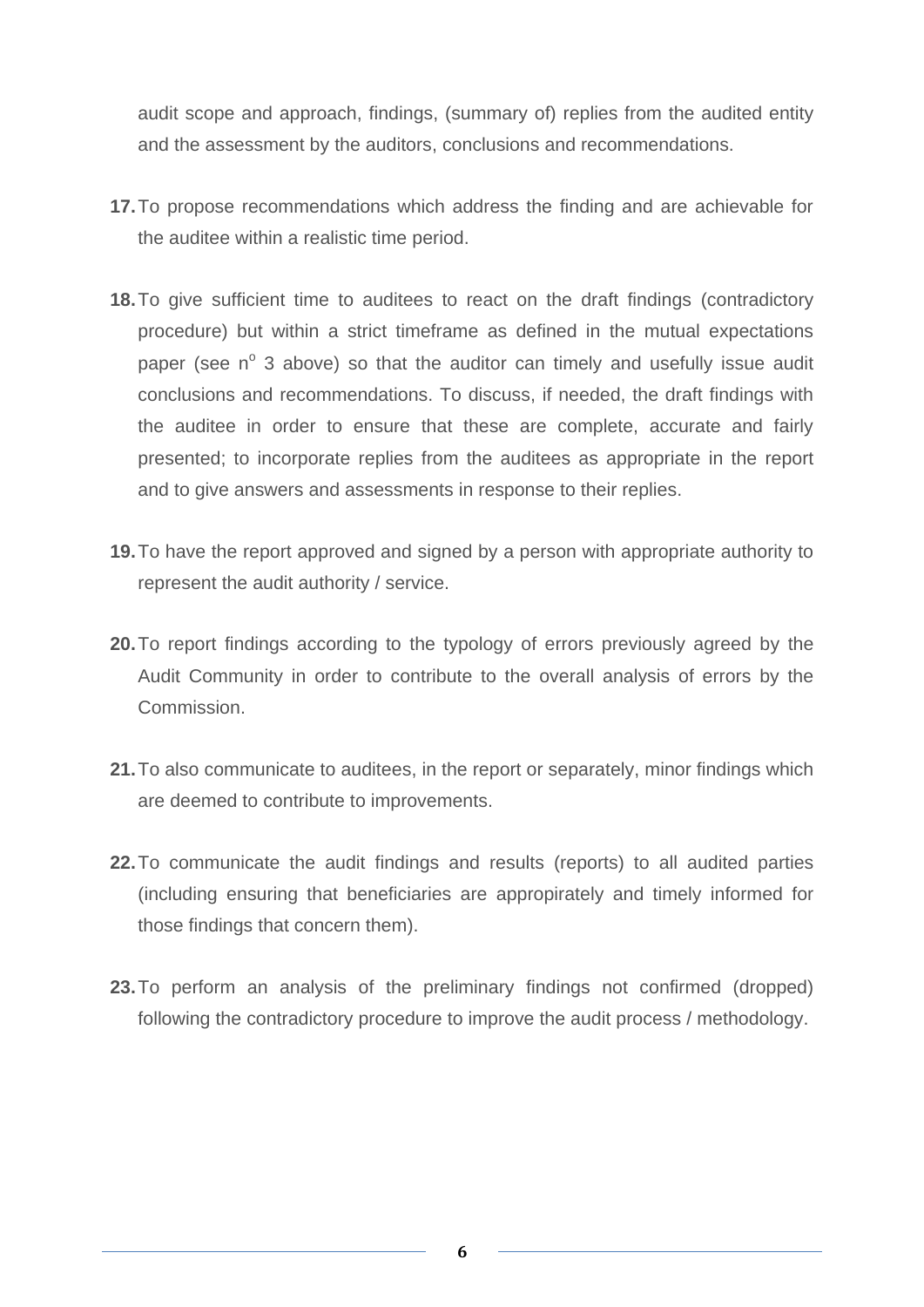*"The auditor shall communicate in an effective manner with the auditee entity and those charged with governance throughout the audit process." ISSAI 4000- Requirement 96*

We recognize the need for clear, accurate, objective and complete **communication.**  We therefore promote the following practices:

- **24.**To hold regular technical meetings between all Cohesion Policy, EMFF and FEAD auditors to share practical solutions and identified deficiencies and good practices.
- **25.**To agree on a appropriate timetables, e.g. between the audit and the managing / certifying authorities for the transmission of the draft accounts, management declaration and annual summary.
- **26.**Appropriate communication with programme authorities with a view to facilitate the follow-up given to recommendations.
- **27.**To communicate timely the annual / multi-annual audit plans to all relevant parties (including but also beyond auditees).
- **28.**To contribute to the extent possible, taking into account available ressources, to capacity building actions for auditors and auditees as to develop a common understanding of errors to be avoided between the Commission, programme authorities and beneficiaries and with a view to share knowledge and information.
- **29.**To share audit methodologies, checklists and tools with programme authorities with a view to share expertise and to increase transparency of the audit process.
- **30.**To disclose an analysis of findings in summary reports (for example in annual control reports or ad hoc synthesis of audit findings) according to the typology agreed between the Commission and the audit authorities; to disseminate (anonymized) audit findings and the specific risk areas identified among programme authorities and beneficiaries in order to raise awareness and prevent future similar irregularities.
- **31.**To contribute to the dissemination of identifed good practices between programme authorities and stakeholders.